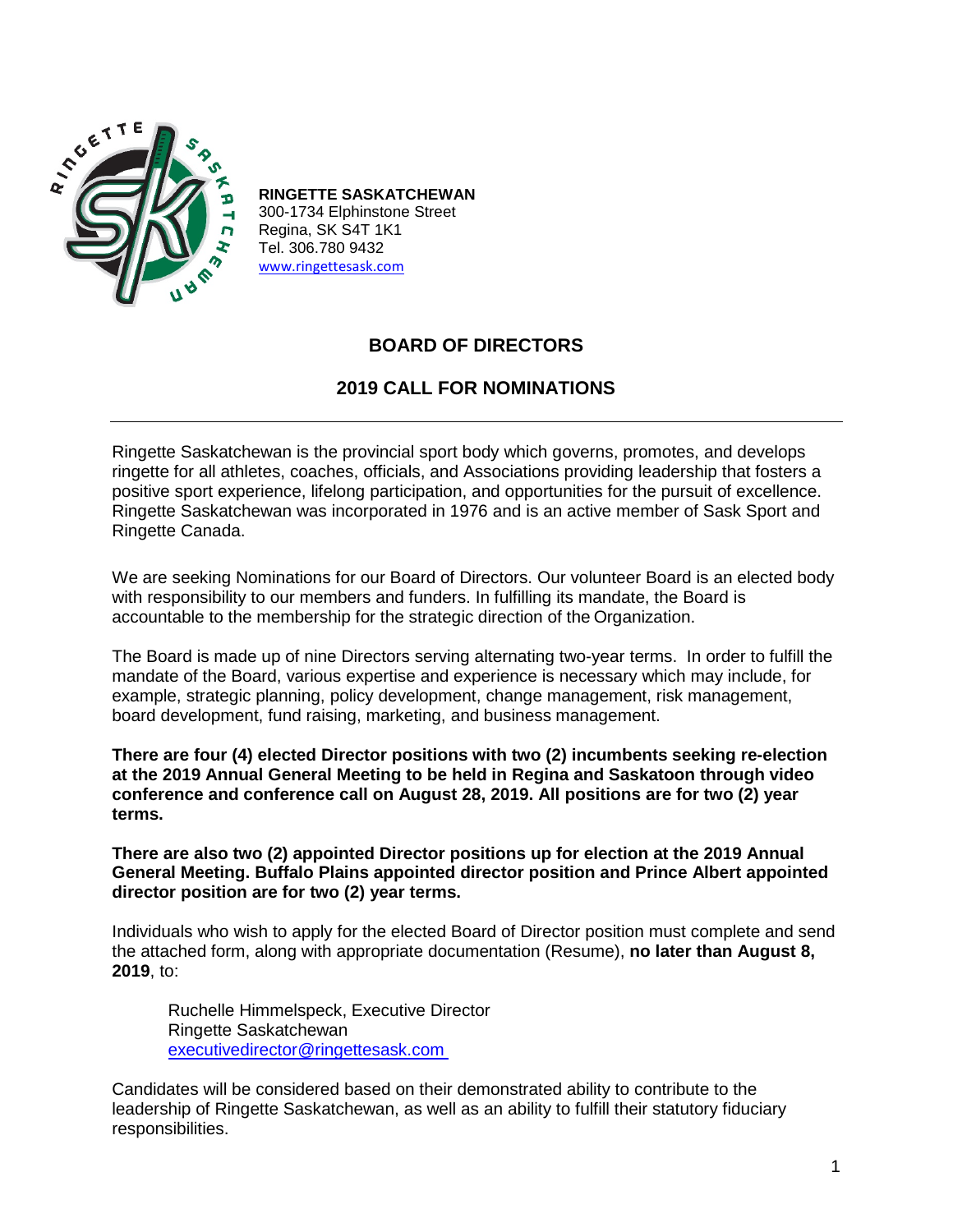The Board's preliminary assessment of each potential candidate will be based on his / her experience as outlined in the completed Nominations Form and Resume provided. Those who appear best suited to meet the needs of Ringette Saskatchewan will be invited to place their name on the slate of candidates to be elected by the members at the AGM.

## **GENERAL INFORMATION:**

### **Responsibilities**

Ringette Saskatchewan Board members are responsible for establishing, implementing and evaluating strategic direction and priorities to enable the achievement of the Mission and Vision of the organization. Board members work within a policy governance in full cooperation with Executive Director and Technical Director to plan for the success of the Organization.

Board members bring their insight, expertise, abilities and energy to the tasks of identifying the truly important issues affecting the health and viability of ringette in Saskatchewan.

Responsibilities of Board members include, but are not limited to:

- Participating in Board meetings
- Safeguarding assets and resources (human and financial)
- Serving as a contact and liaison person with members
- Participating in and / or chairing Board committees as required
- Assisting in the recruitment and retention of members
- Being an ambassador, advocate, and representative of the Organization
- Attending stakeholder meetings and ringette events

#### **Board Committees**

Ad-Hoc Committees of the Board are formed based on arising needs. The current Standing Committees of the Board include:

• SaskFirst Management Committee

#### **Meetings**

There is (1) face-to-face Board meeting, with 4 Video Conference Board Meetings, the Annual General Meeting, and additional Board Committee meetings /conference calls as needed.

#### **Expenses**

Board members are reimbursed for expenses incurred by them in connection with Ringette Saskatchewan business.

#### **Membership**

Directors are required to be affiliated with a Ringette Saskatchewan Association.

#### **For More Information**

For further information about Ringette Saskatchewan, please feel free to refer to our webpage at https://ringettesaskcom. Also feel free to inquire any questions to Ringette Saskatchewan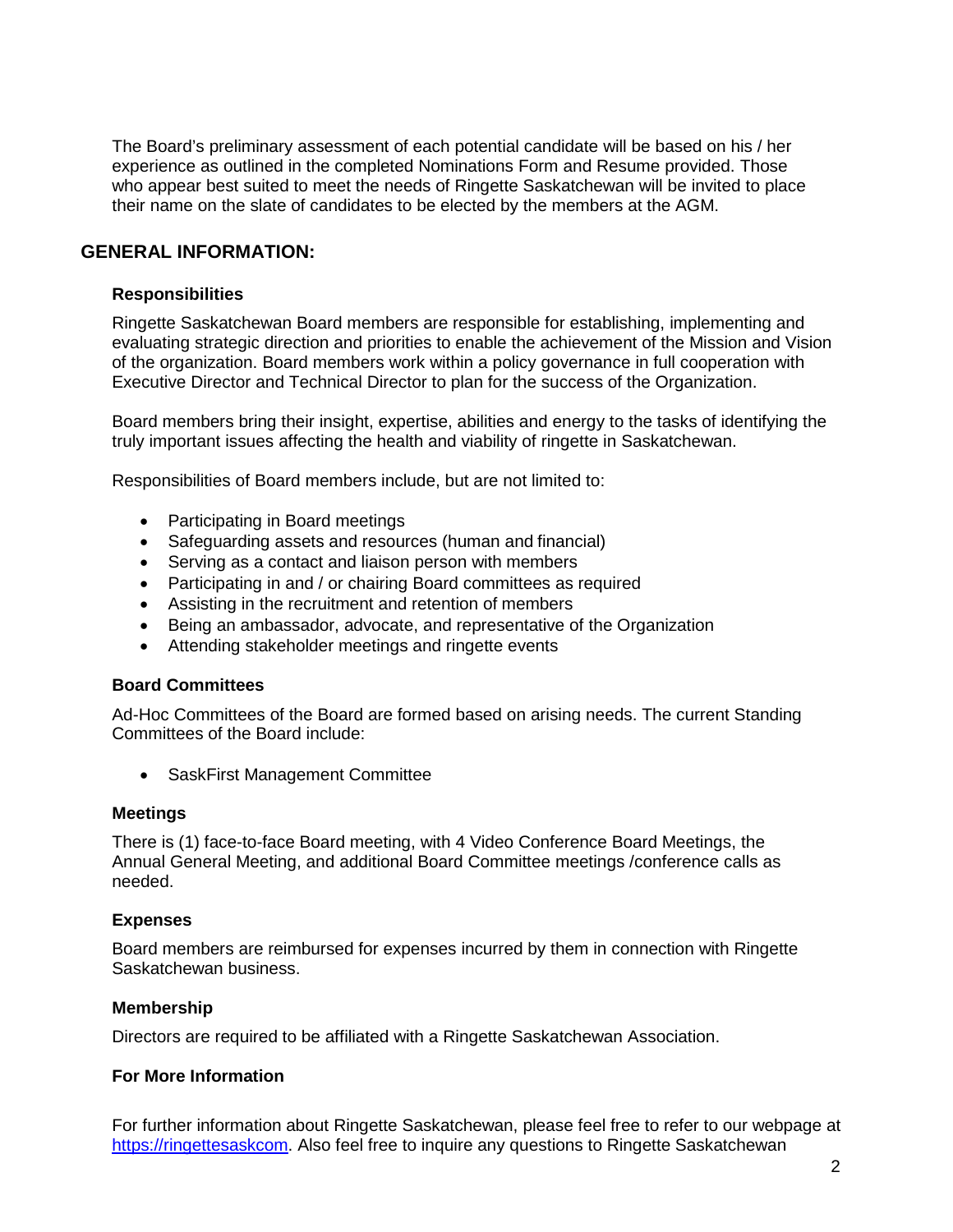

## **l. Nominee Information**

| Name                                                   |            |                                                                                                                                                                                                       |
|--------------------------------------------------------|------------|-------------------------------------------------------------------------------------------------------------------------------------------------------------------------------------------------------|
|                                                        |            |                                                                                                                                                                                                       |
| (City)                                                 | (Province) | (Postal Code)                                                                                                                                                                                         |
| (Telephone - cell / home)                              |            | (Email)                                                                                                                                                                                               |
| (Association Affiliation)                              |            | (Years of Affiliation)                                                                                                                                                                                |
| II. Nominee Experience and Expertise                   |            |                                                                                                                                                                                                       |
| Current Employer:<br><u>Current Employer:</u>          |            | Position: <b>Example</b>                                                                                                                                                                              |
| on a related committee / Board work:                   |            | Please indicate your areas of specific expertise. By identifying these areas, it is understood that<br>you possess skills and knowledge in such areas and that you would be willing to commit to work |
| Business management / development<br>Change management |            |                                                                                                                                                                                                       |

- Change management
- Communications
- Event Management
- Finance, Accounting
- Fund development
- Governance
- Human resources
- $\Box$  Legal
- □ Marketing
- Organizational Development
- □ Policy Development
- Risk Management
- Strategic Panning
- **J** Volunteer Education, Training
- $\Box$  Other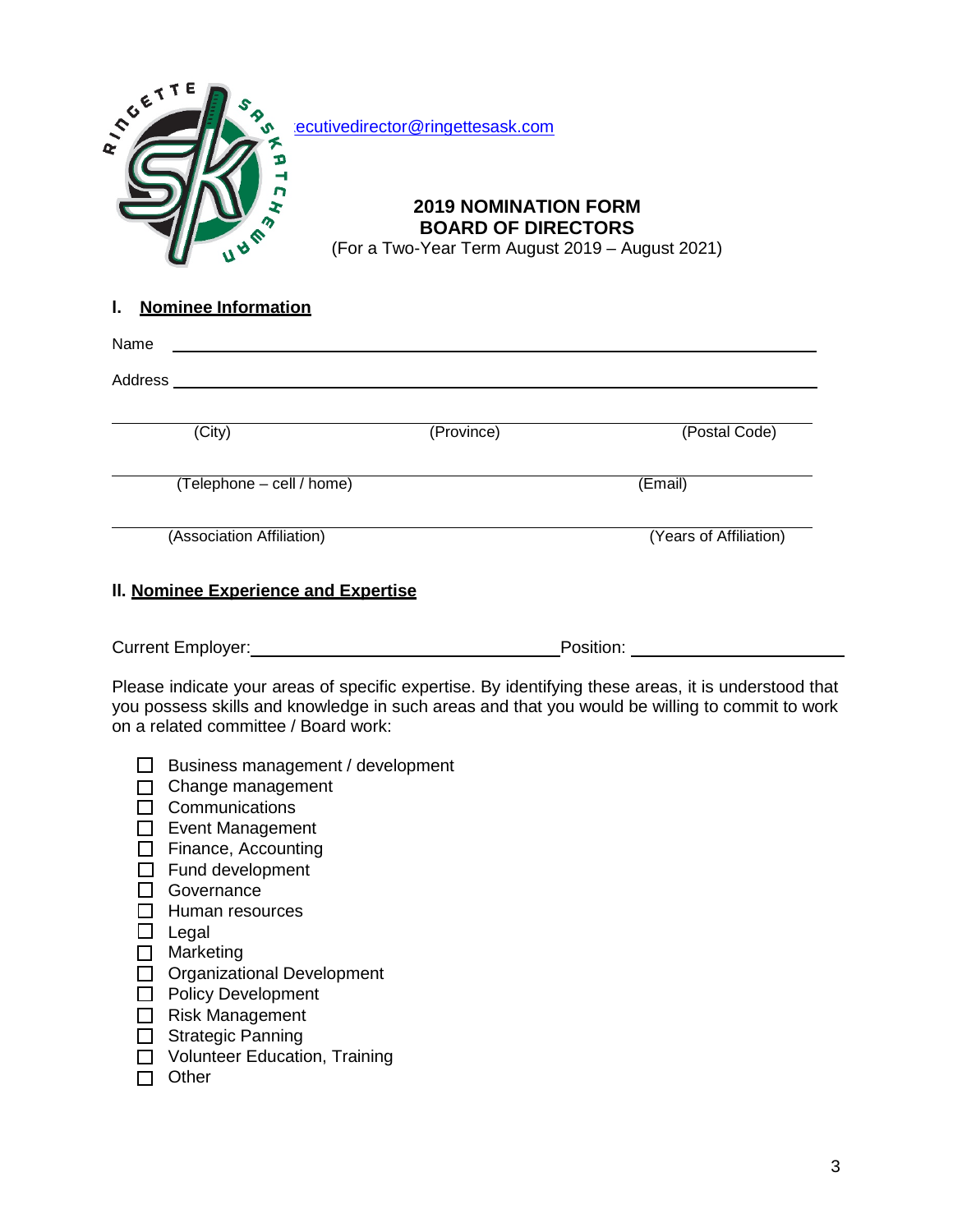## **Please provides a brief description of:**

- your experience with Board or Committee work (volunteer or otherwise)
- your experience and expertise in the areas checked above
- why you would like to serve as a Director of Ringette Saskatchewan